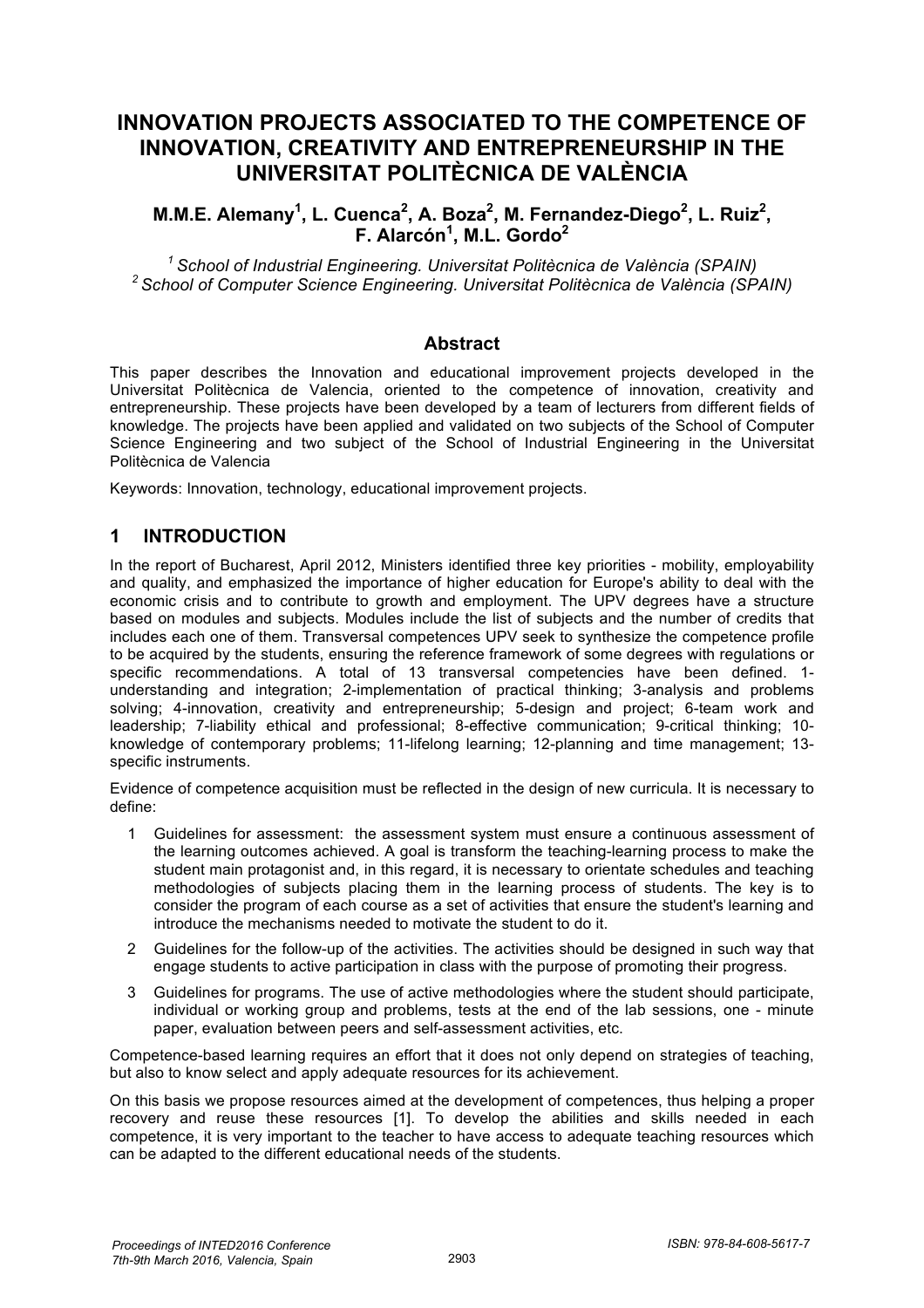The strategic plan of the UPV includes a project for master and bachelor degree, with the strategic challenge of being a leader in high quality teaching and training, oriented to the needs of the society. This marked among other objectives and plans: to Incorporate competencies into all curricula (degrees and master's degrees), and increase the level of internationalization of the degrees.

Next figure shows the three projects developed by our team AEGECATE (Experimental Learning in management for technical degrees) and their association to the strategic plan of the UPV.



Figure 1 PIME Projects developed by AEGECATE Team according to the strategic plan of UPV

# **2 RUBRICS FOR THE ASSESSMENT OF INNOVATION, CREATIVITY AND ENTERPRENERUSHIP COMPETENCE (RECICRE PROJECT).**

# **2.1 Objective**

The objective of this project was to develop a method for measuring the innovation competences in higher education in bachelor and master degrees, by the definition of different levels of mastery and different perspectives that should be considered in the innovation, creativity and entrepreneurship competence.

# **2.2 Method**

Learning outcomes have been identified for bachelor degree and master degree and grouped under a general aim. Once the final list was obtained, the learning objectives were classified according to [2] to obtain a structured list according to the characteristics of innovation. [2] estates that leaders must be able to think creatively while taking initiative and calculated risks.

Effective leaders have a vision beyond the immediate work of the group. This involves exploring and integrating diverse perspectives and recognizing unexpected opportunities. The perspectives that should be considered in the innovation competence are creativity, entrepreneurship, integrating perspectives, forecast and change management.

Once the learning objectives associated to innovation competence have been identified and classified, we are able to develop an assessment method for measuring the achievement of these objectives and therefore the acquisition of the competence [3].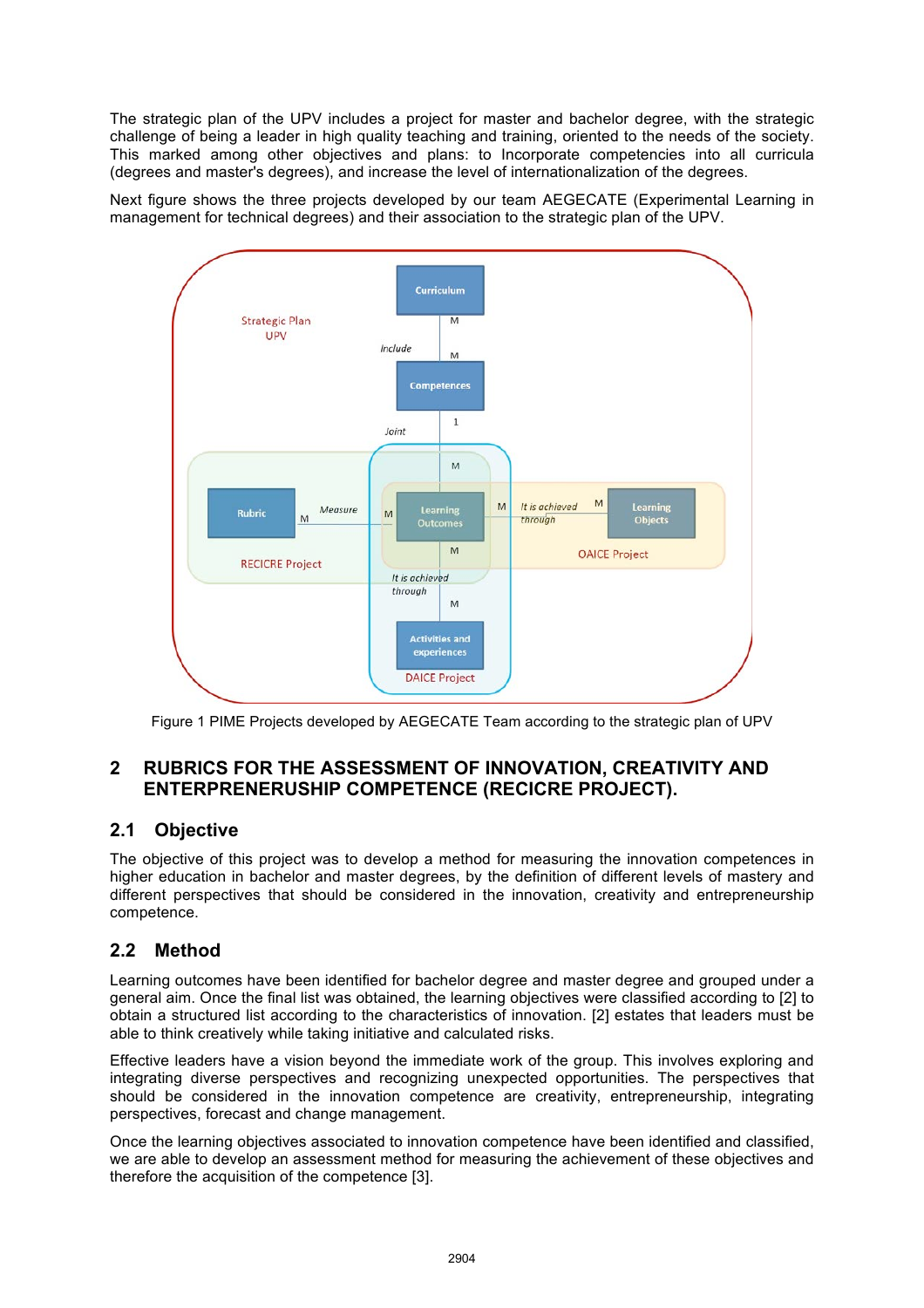# **2.3 Results**

The objective of this proposal was the measurement of the innovation competencies in higher education by introducing different levels of mastery. As noted in the introduction section, following a standard process improves the fairness when evaluating.

In this sense, rubrics can be considered a good assessment tool. A related concept to both structure and functionality is the maturity model. The maturity model provides a rubric for determining process maturity levels as well as a roadmap for achieving the optimal level of high-quality operations. Maturity is defined as a measure to evaluate the capabilities of an organisation in regards to a certain discipline. As a rubric, the Maturity Model identifies critical factors with progressions across the levels of maturity. In order to develop the rubric as an assessment tool and its similarity to established maturity models, we followed the methodology defined by [4].

An extended rubric according the whole list of learning outcomes can be consulted in, [5, 6 and 7]. This extended list of learning outcomes have been refined in order to facilitate the assessment process and an abridged version can be found in [8].

## **3 LEARNING OBJECTS FOR THE INNOVATION, CREATIVITY AND ENTREPRENEURSHIP COMPETENCE (OAICE PROJECT).**

#### **3.1 Objective**

To acquire competences, certain learning outcomes are established, which must be met. The competency-based learning requires an effort that depends not only on teaching strategies, but also to know how to select and apply appropriate resources for their achievement. On this basis, resources should be proposed aimed at developing skills, helping to adequate recovery and reuse of these resources One way to transmit knowledge to achieve these learning outcomes is through learning objects. The objective of this project was on one hand, to clarify the learning object definition and its classification to define the main elements associated to the learning objects, such as metadata, repository and different methodologies, and on the other hand to propose learning objects associated to the competence.

#### **3.2 Method**

In existing literature various researchers have attempted to define a Learning Object. However, a review of this literature shows a lack of consensus in the terminology used as well as in the dimensions addressed during its definition. In this section, different dimensions to define a learning object are proposed based on the literature review made. These dimensions have allowed to carry out a structured analysis of the different learning object definitions. A synthesis of the results obtained is presented at [9].

# **3.3 Results**

From the study of the different learning object definitions in the literature and their integration, it can be concluded that some of the following dimensions are addressed:

- 1 What is? Through this dimension authors identify learning objects with existing teaching elements
- 2 How it is supported? The material and technology support is covered through this dimension.
- 3 How is it? Relevant properties of learning objects are described in this dimension.
- 4 How it is used? It is interesting to know for what, when and where the use of learning objects is appropriated.

The extended results of this part of the project can be found in [9, 10]. The learning object defined will published into the RiuNet platform. RiuNet is the institutional repository of the Politechnical University of Valencia - UPV, managed by the Library, whose objective is to offer Internet access for university's scientific, academic and corporate university in order to increase their visibility and make it accessible [11].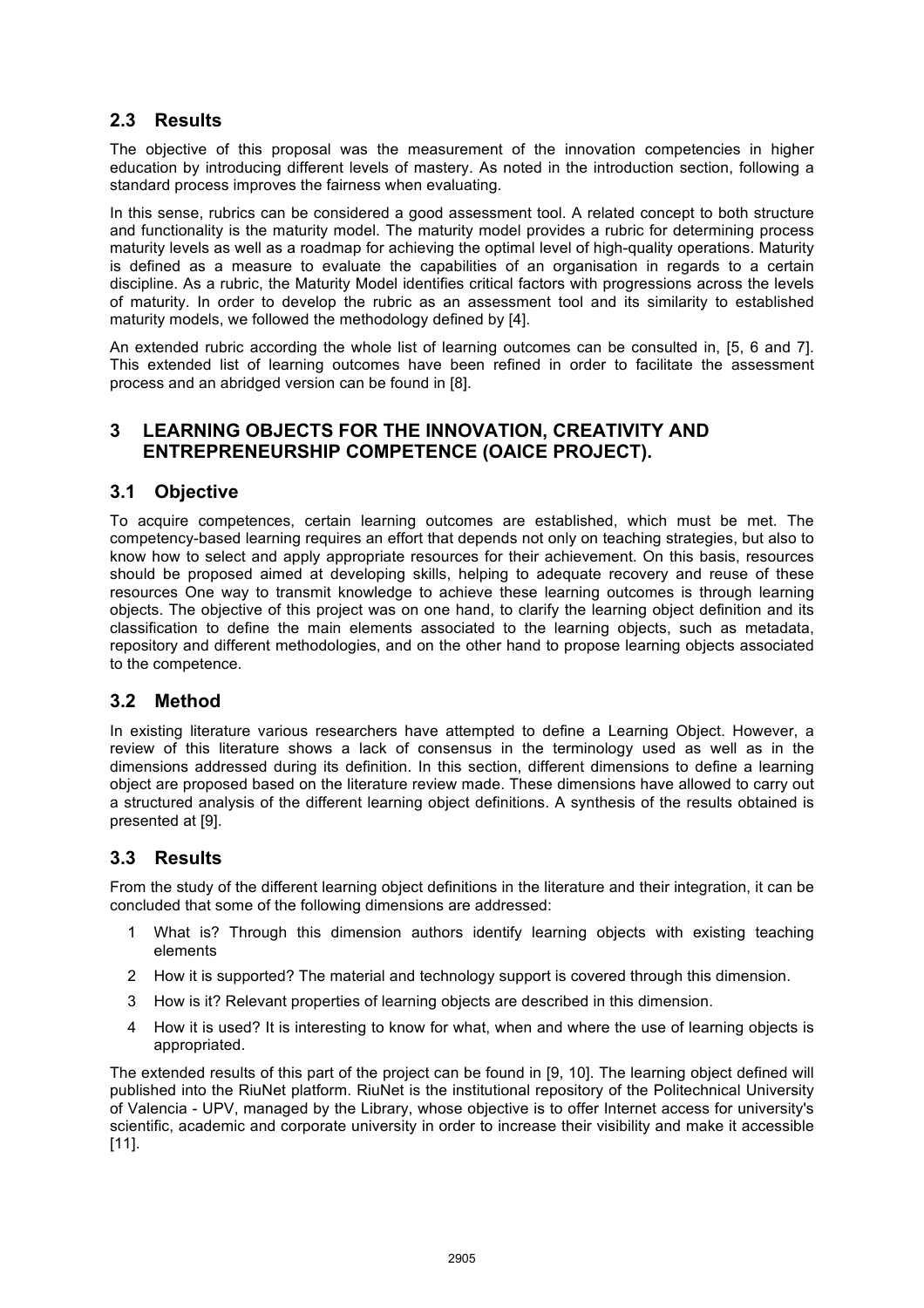## **4 ACTIVITIES AND EXPERIENCIES DESIGN FOR THE INNOVATION, CREATIVITY AND ENTREPRENEURSHIP COMPETENCE (DAICE PROJECT).**

## **4.1 Objective**

In the current project, the objective is the design of activities to complement the learning objects, which will be developed in the classroom with the purpose of promoting the acquisition of the learning outcomes associated with the competence under review. This aspect is widely demanded by the teachers, which do not have proposals to develop in their subjects.

## **4.2 Method**

The proposed methodology covers the following phases:

- 1 Review and analysis the current activities or experiences: It will conduct the review of different documentary sources and experiences of the team members what will be the starting point for new designs.
- 2 Review learning outcomes and classify them by activities. This revision allows to assign learning outcomes addressed in each activity.
- 3 Detect needs: this activity review if all the learning outcomes have been covered with the proposed activities with the objective of identifying gaps which promote the proposal of new activities.
- 4 Design Activities: with the objective of ensuring a successful learning process, the activities will include not only content but that also guides to the process of student learning. The design must include different elements, such as, learning outcomes that are intended to achieve, degree, level and subject, topics to be tackled, name, type of activity, development of activity, evaluation, time and material used.
- 5 Implementation: it will be deployed on different subjects during following courses.

# **4.3 Expected Results**

This is an ongoing project, therefore the results obtained are still uncompleted. For each phase of the methodology, one or several results will be obtained.

| <b>Phase</b>                                  | <b>Expected Result</b>                                                                                             |
|-----------------------------------------------|--------------------------------------------------------------------------------------------------------------------|
| <b>Existing activity</b><br>analysis          | List of existing activities for master degree<br>List of existing activities for bachelor degree                   |
| <b>Classification of LO's</b><br>per activity | List of LO achieved for each activity in master degree<br>List of LO achieved for each activity in bachelor degree |
| <b>FIT and GAP analysis</b>                   | In this activity it is analyzed if the LO have been covered<br>with the proposed activities (FIT), or not (GAS).   |
| <b>Design of activities</b>                   | Template with the information associated to the activity                                                           |

Example of activity can be found in [12]

# **5 CONCLUSION**

This paper puts forward the projects developed by the AEGECATE team in the UPV. These projects contribute to the strategic plan of the UPV to incorporate competencies into all curricula (degrees and master's degrees). The projects have demonstrated the usefulness to the teacher by helping the teacher in the difficult context of the competence-based-learning, and the helpfulness to the student for better learning outcomes. They help the students to engage positively in developing their competences.

The rubric help to assess the competence acquisition level and it is important because student raise awareness of the need to develop their competences; it can support a transformation in teaching